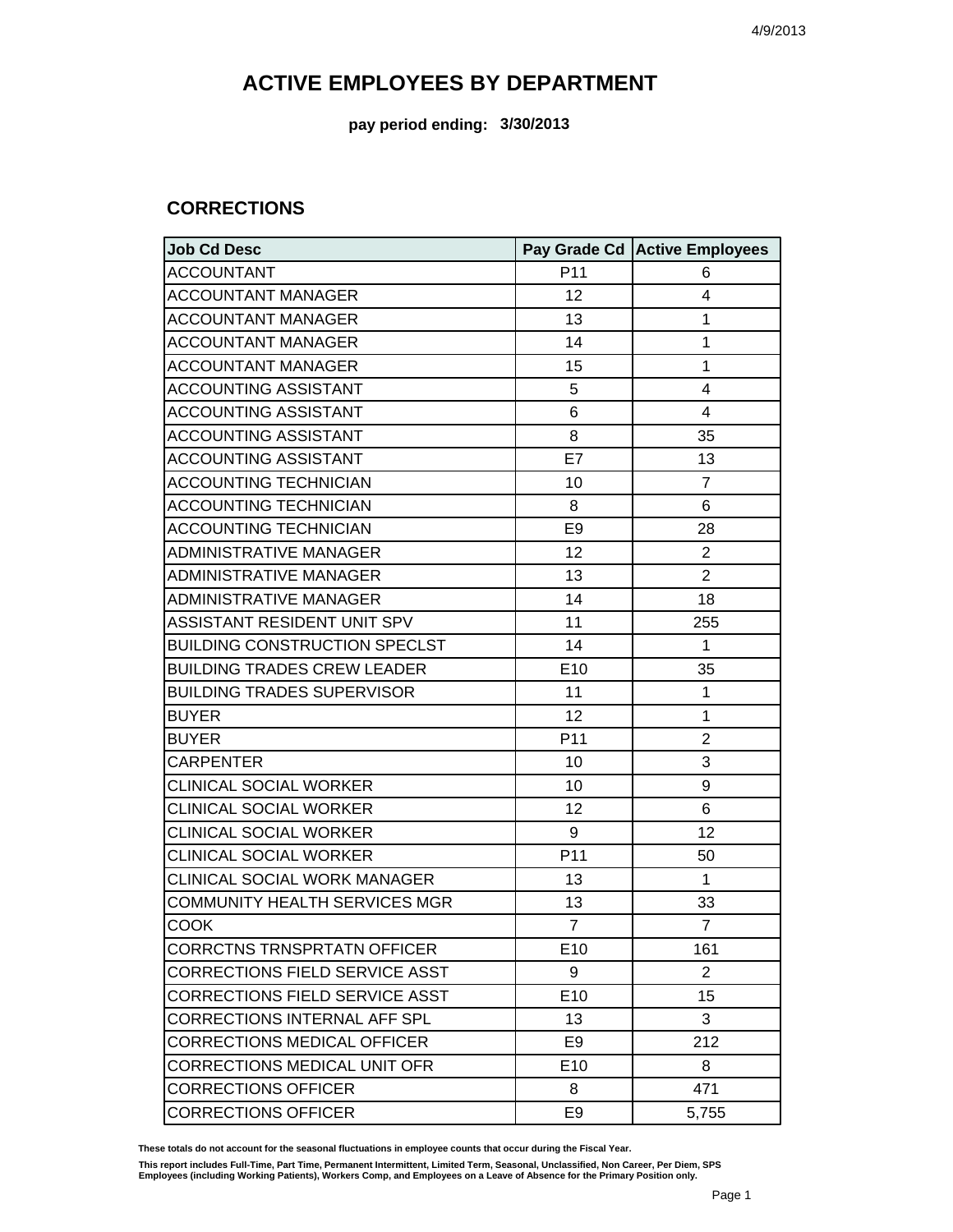**pay period ending: 3/30/2013**

### **CORRECTIONS**

| <b>Job Cd Desc</b>                  |                 | Pay Grade Cd Active Employees |
|-------------------------------------|-----------------|-------------------------------|
| <b>CORRECTIONS PROGRAM CDR</b>      | 10              | 9                             |
| <b>CORRECTIONS PROGRAM CDR</b>      | 11              | 1                             |
| <b>CORRECTIONS PROGRAM CDR</b>      | 12              | 95                            |
| <b>CORRECTIONS PROGRAM CDR</b>      | 9               | 64                            |
| <b>CORRECTIONS PROGRAM CDR</b>      | P <sub>11</sub> | 29                            |
| CORRECTIONS PROGRAM MGR-FZN         | 13              | 4                             |
| <b>CORRECTIONS RESIDENT REP</b>     | E10             | 55                            |
| <b>CORRECTIONS SECURITY ISP</b>     | 13              | 32                            |
| <b>CORRECTIONS SECURITY REP</b>     | E10             | 25                            |
| <b>CORRECTIONS SHIFT SUPERVISOR</b> | 11              | 449                           |
| <b>CORRECTIONS SHIFT SUPERVISOR</b> | 12              | 180                           |
| <b>CORRECTIONS SHIFT SUPERVISOR</b> | 13              | 83                            |
| <b>CORR INTRNL AFFRS OFFICER</b>    | 13              | 1                             |
| DATA CODING OPERATOR                | E7              | 1                             |
| <b>DENTAL AIDE</b>                  | $\overline{7}$  | 1                             |
| <b>DENTAL AIDE</b>                  | E <sub>8</sub>  | 42                            |
| <b>DENTAL HYGIENIST</b>             | E11             | 29                            |
| DENTAL LABORATORY TECHNICIAN        | 12              | 1                             |
| <b>DENTIST</b>                      | 16              | 34                            |
| <b>DENTIST FEES</b>                 | A               | 12                            |
| <b>DENTIST MANAGER</b>              | 17              | 1                             |
| DEPARTMENTAL ANALYST                | 10              | 4                             |
| DEPARTMENTAL ANALYST                | 11              | 1                             |
| DEPARTMENTAL ANALYST                | 12              | 36                            |
| DEPARTMENTAL ANALYST                | 9               | 11                            |
| DEPARTMENTAL ANALYST                | P <sub>11</sub> | 34                            |
| DEPARTMENTAL MANAGER                | 12              | 3                             |
| DEPARTMENTAL MANAGER                | 13              | 4                             |
| DEPARTMENTAL MANAGER                | 14              | 9                             |
| DEPARTMENTAL MANAGER                | 15              | 1                             |
| DEPARTMENTAL SPECIALIST             | 13              | 53                            |
| DEPARTMENTAL SPECIALIST             | 14              | 11                            |
| DEPARTMENTAL SPECIALIST             | 15              | 1                             |
| DEPARTMENTAL SUPERVISOR             | 11              | 3                             |
| DEPARTMENTAL SUPERVISOR             | 12              | 29                            |
| DEPARTMENTAL TECHNICIAN             | 10              | 10                            |
| DEPARTMENTAL TECHNICIAN             | $\overline{7}$  | 12                            |
| DEPARTMENTAL TECHNICIAN             | 8               | 8                             |
| DEPARTMENTAL TECHNICIAN             | E <sub>9</sub>  | 138                           |

**These totals do not account for the seasonal fluctuations in employee counts that occur during the Fiscal Year.**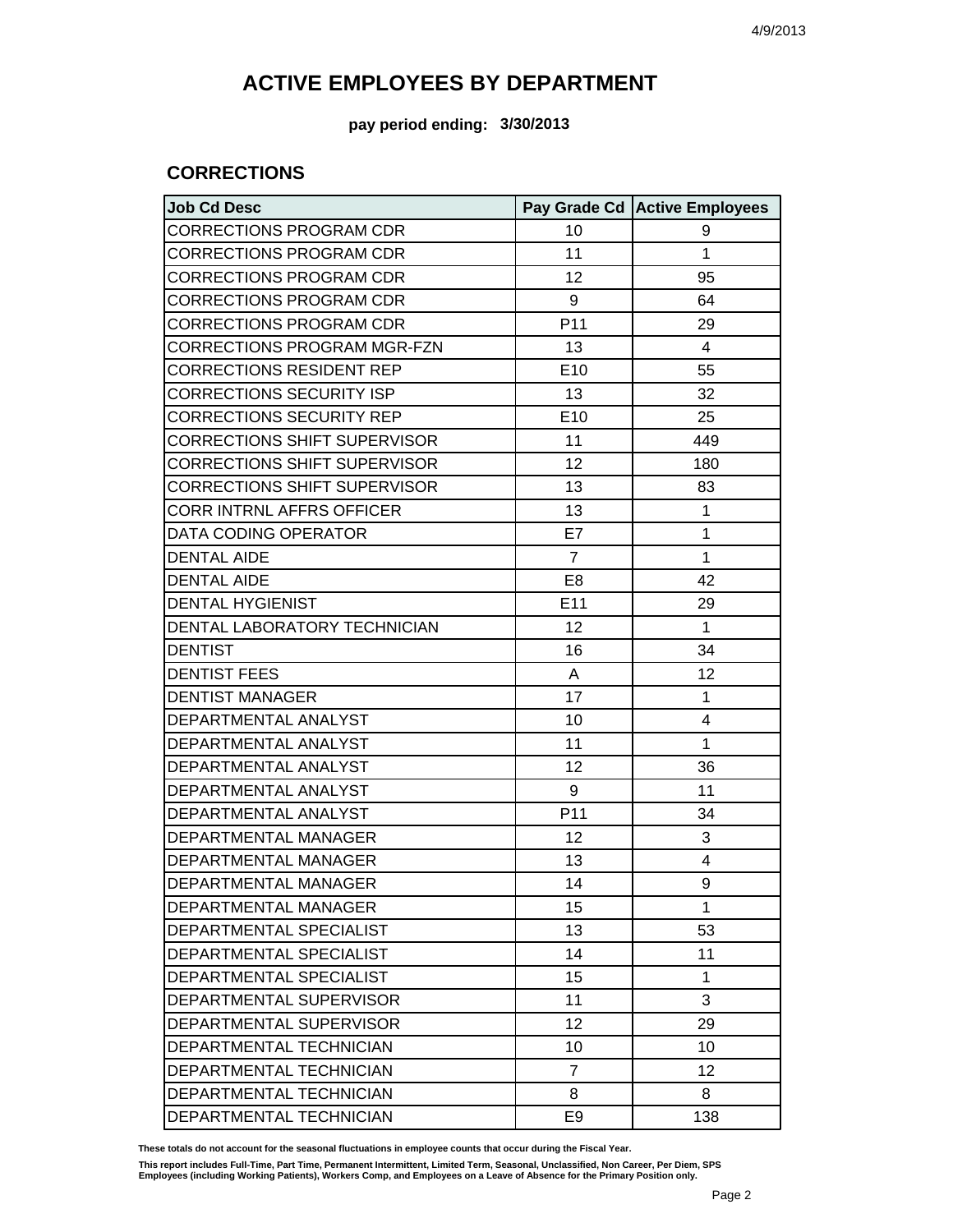**pay period ending: 3/30/2013**

### **CORRECTIONS**

| <b>Job Cd Desc</b>              |                 | Pay Grade Cd Active Employees |
|---------------------------------|-----------------|-------------------------------|
| DEVELOPMENTAL DISABILITIES PRG  | P11             | 4                             |
| <b>DIETITIAN NUTRITIONIST</b>   | 12              | 1                             |
| <b>DIETITIAN NUTRITIONIST</b>   | P <sub>11</sub> | $\overline{7}$                |
| <b>DIVISION ADMINISTRATOR</b>   | 17              | 9                             |
| DOMESTIC SERVICES AIDE          | E <sub>6</sub>  | 3                             |
| <b>DRAFTING TECHNICIAN</b>      | E <sub>10</sub> | 1                             |
| <b>ELECTRICIAN LICENSED</b>     | 10              | 31                            |
| ELECTRICIAN-MASTER LICENSED     | 11              | 11                            |
| <b>ENGINEERING SPECIALIST</b>   | 13              | 1                             |
| ENVIRONMENTAL ENGINEERING SPL   | 13              | $\mathbf{1}$                  |
| ENVIRONMENTAL SANITARIAN SPL    | 13              | $\mathbf{1}$                  |
| <b>EQUIPMENT OPERATOR</b>       | 9               | 26                            |
| <b>EQUIPMENT TECHNICIAN</b>     | 11              | 9                             |
| <b>EQUIPMENT TECHNICIAN</b>     | E10             | 1                             |
| <b>EXECUTIVE SECRETARY</b>      | 11              | $\overline{2}$                |
| <b>EXECUTIVE SECRETARY</b>      | E <sub>10</sub> | 35                            |
| <b>FINANCIAL ANALYST</b>        | 12              | 3                             |
| <b>FINANCIAL ANALYST</b>        | 9               | $\overline{2}$                |
| FINANCIAL ANALYST               | P <sub>11</sub> | $\overline{2}$                |
| <b>FINANCIAL MANAGER</b>        | 12              | 1                             |
| <b>FINANCIAL MANAGER</b>        | 15              | 1                             |
| <b>FINANCIAL SPECIALIST</b>     | 13              | 3                             |
| FINGERPRINT TECHNICIAN          | 8               | 1                             |
| FINGERPRINT TECHNICIAN          | E <sub>9</sub>  | 1                             |
| FIRE SAFETY INSPECTOR           | 11              | $\overline{7}$                |
| FIRE SAFETY SUPERVISOR          | 12              | $\overline{2}$                |
| FOOD SERVICES LEADER PRISONER   | E <sub>9</sub>  | 327                           |
| <b>FOOD SERVICES SUPERVISOR</b> | 10              | 3                             |
| <b>FOOD SERVICES SUPERVISOR</b> | 11              | 6                             |
| <b>FOOD SERVICES SUPERVISOR</b> | 12              | 28                            |
| <b>GENERAL OFFICE ASSISTANT</b> | 5               | $\overline{7}$                |
| <b>GENERAL OFFICE ASSISTANT</b> | 6               | 5                             |
| <b>GENERAL OFFICE ASSISTANT</b> | 8               | 12                            |
| <b>GENERAL OFFICE ASSISTANT</b> | E7              | 106                           |
| <b>GROUNDSKEEPER</b>            | E <sub>8</sub>  | 4                             |
| <b>HUMAN RESOURCES ANALYST</b>  | 9               | $\overline{2}$                |
| HUMAN RESOURCES DEVELOPER       | 12              | 27                            |
| HUMAN RESOURCES DEVELOPER       | 9               | 5                             |
| HUMAN RESOURCES DEVELOPER       | P <sub>11</sub> | $\overline{2}$                |

**These totals do not account for the seasonal fluctuations in employee counts that occur during the Fiscal Year.**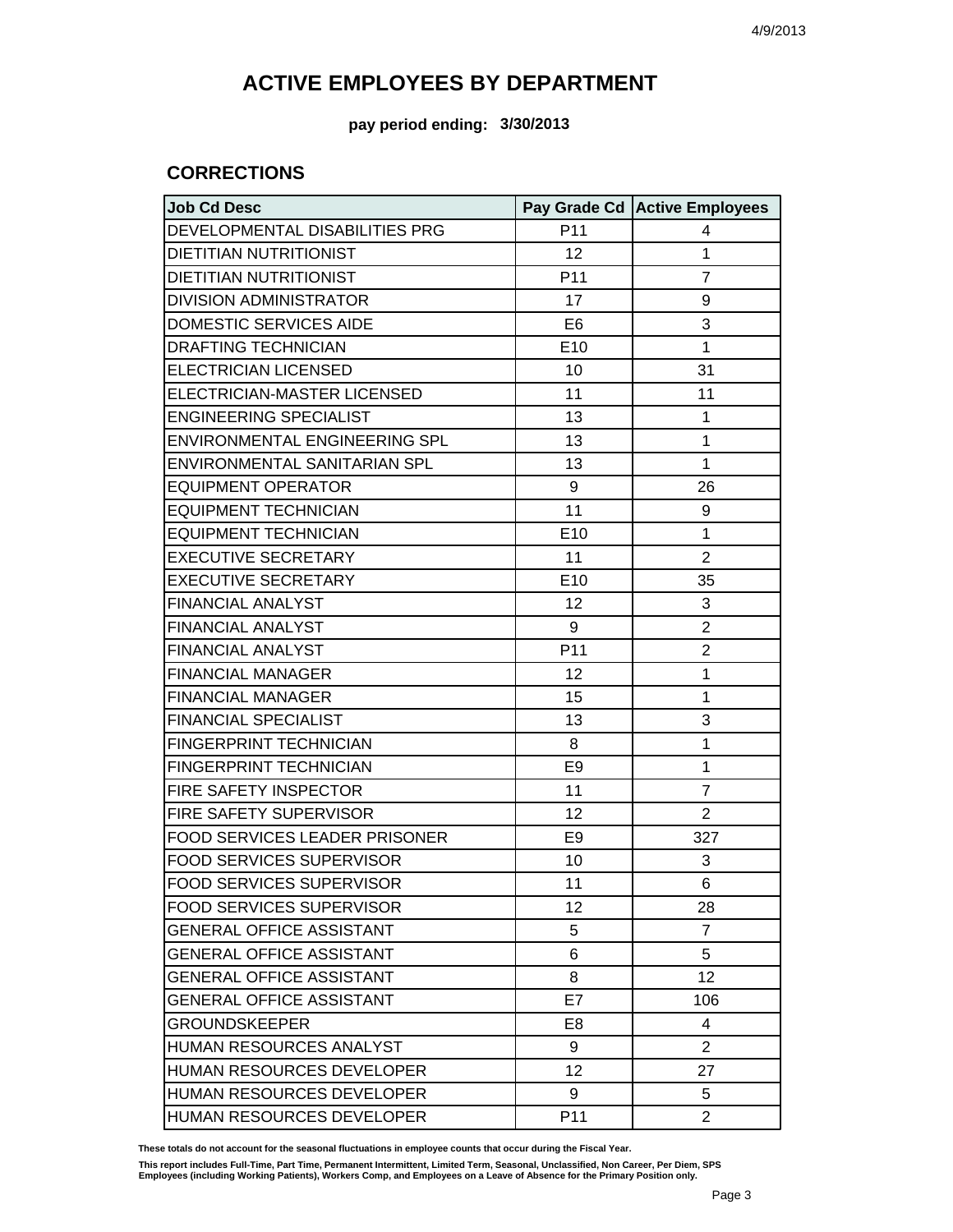**pay period ending: 3/30/2013**

### **CORRECTIONS**

| <b>Job Cd Desc</b>                  |                 | Pay Grade Cd   Active Employees |
|-------------------------------------|-----------------|---------------------------------|
| HUMAN RESOURCES DEVELOP SPLST       | 13              | 10                              |
| <b>HUMAN RESOURCES MANAGER</b>      | 14              | 1                               |
| HUMAN RESOURCES SPECIALIST          | 13              | 2                               |
| <b>INDUSTRIES PRODUCTION LEADER</b> | 10              | 1                               |
| <b>INDUSTRIES PRODUCTION LEADER</b> | 8               | 1                               |
| <b>INDUSTRIES PRODUCTION LEADER</b> | E10             | 43                              |
| <b>INDUSTRIES SUPERVISOR</b>        | 12              | 8                               |
| <b>INDUSTRIES SUPERVISOR</b>        | 13              | 8                               |
| <b>INDUSTRIES SUPERVISOR</b>        | 14              | 5                               |
| <b>INFORMATION TEC PRG ALT</b>      | P <sub>11</sub> | 1                               |
| <b>INSTITUTION CHAPLAIN</b>         | 12              | 27                              |
| <b>INSTITUTION CHAPLAIN</b>         | 9               | 1                               |
| <b>INSTITUTION CHAPLAIN</b>         | P11             | 1                               |
| <b>JANITOR</b>                      | 6               | 4                               |
| <b>LABORATORY ASSISTANT</b>         | E <sub>8</sub>  | 2                               |
| LABORATORY GLASSWARE WORKER         | E <sub>5</sub>  | 1                               |
| <b>LABORATORY TECHNICIAN</b>        | E10             | 1                               |
| LIBRARIAN                           | 10              | 3                               |
| <b>LIBRARIAN</b>                    | 12              | 18                              |
| <b>LIBRARIAN</b>                    | 9               | 1                               |
| <b>LIBRARIAN</b>                    | P11             | 2                               |
| LIBRARIAN MANAGER                   | 12              | 1                               |
| <b>LIBRARY ASSISTANT</b>            | 6               | 3                               |
| <b>LIBRARY ASSISTANT</b>            | E7              | 4                               |
| <b>LIBRARY TECHNICIAN</b>           | 11              | 8                               |
| <b>LIBRARY TECHNICIAN</b>           | 8               | 1                               |
| <b>LIBRARY TECHNICIAN</b>           | 9               | 1                               |
| <b>LIBRARY TECHNICIAN</b>           | E10             | 11                              |
| <b>LOCKSMITH</b>                    | 10              | 1                               |
| MAINTENANCE MECHANIC                | 10              | 184                             |
| <b>MAINTENANCE MECHANIC</b>         | 8               | 4                               |
| <b>MAINTENANCE MECHANIC</b>         | E9              | 3                               |
| MAINTENANCE MECHANIC SUPERVISO      | 11              | 3                               |
| <b>MEDICAL RECORD EXA</b>           | 11              | 6                               |
| MEDICAL RECORD EXA                  | 12              | 2                               |
| MEDICAL RECORD EXA                  | 13              | 2                               |
| <b>MEDICAL RECORD EXAMINER</b>      | 8               | 1                               |
| <b>MEDICAL RECORD EXAMINER</b>      | E <sub>10</sub> | 29                              |
| <b>MEDICAL SERVICES</b>             | A               | 1                               |

**These totals do not account for the seasonal fluctuations in employee counts that occur during the Fiscal Year.**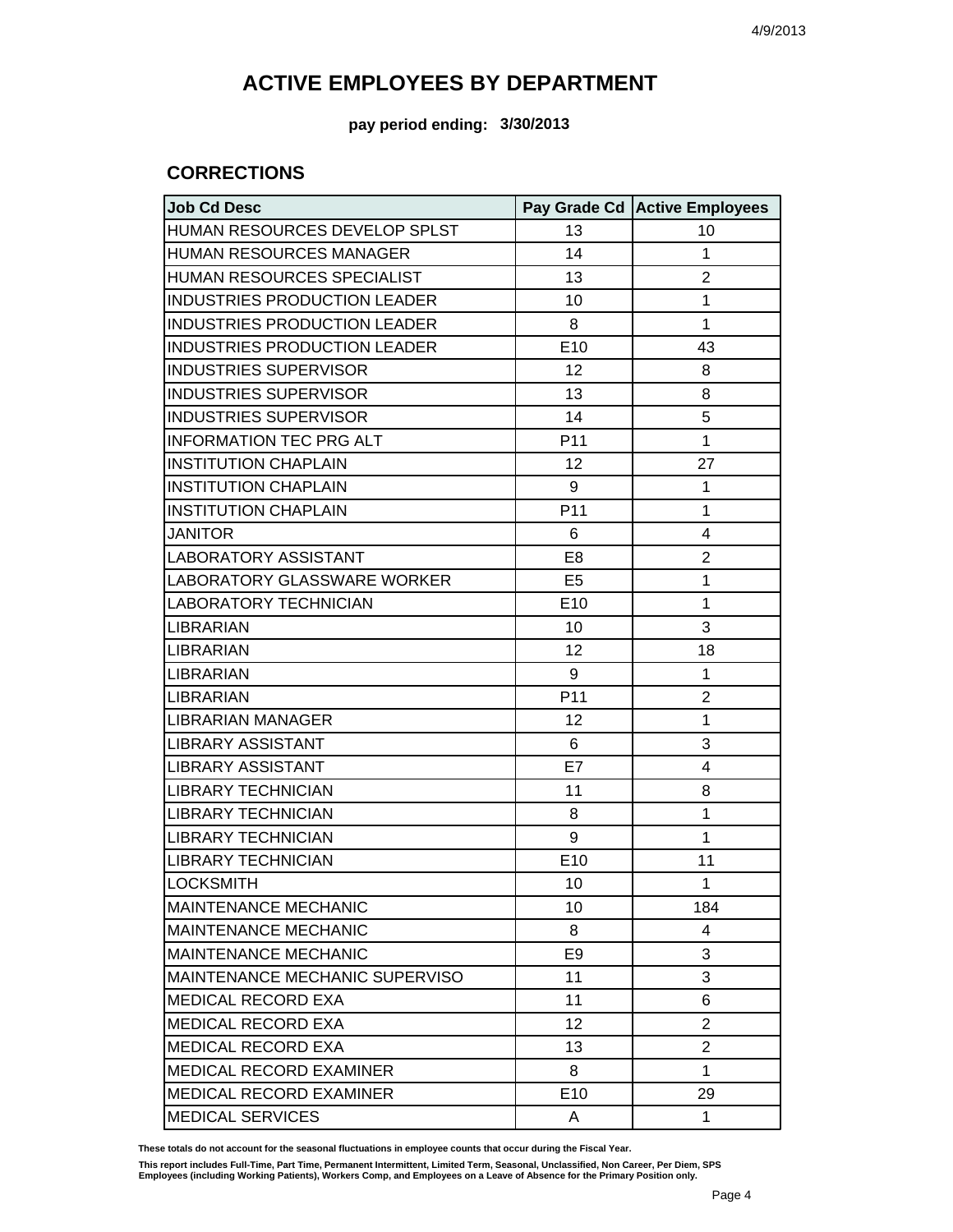**pay period ending: 3/30/2013**

### **CORRECTIONS**

| <b>Job Cd Desc</b>              |                 | Pay Grade Cd Active Employees |
|---------------------------------|-----------------|-------------------------------|
| MEDICAL TECHNICIAN SUPERVISOR   | 12              | 1                             |
| MENTAL HEALTH SOCIAL WORKER     | P <sub>11</sub> | 1                             |
| <b>MUSIC THERAPIST</b>          | P11             | $\overline{2}$                |
| <b>OCCUPATIONAL THERAPIST</b>   | P <sub>11</sub> | 3                             |
| OFFICE DIRECTOR                 | 17              | 4                             |
| OFFICE SUPERVISOR               | 10              | 4                             |
| OFFICE SUPERVISOR               | 9               | 4                             |
| <b>PAINTER</b>                  | 10              | 1                             |
| PAROLE/PROBATION MANAGER        | 13              | 141                           |
| PAROLE/PROBATION MANAGER        | 14              | 4                             |
| PAROLE/PROBATION MANAGER        | 15              | 15                            |
| PAROLE PROBATION OFFICER        | 10              | 37                            |
| PAROLE PROBATION OFFICER        | 12              | 15                            |
| <b>PAROLE PROBATION OFFICER</b> | 13              | $\mathbf{1}$                  |
| PAROLE PROBATION OFFICER        | 9               | 19                            |
| PAROLE PROBATION OFFICER        | P11             | 1,211                         |
| PAROLE PROBATION SPECIALIST     | 13              | 4                             |
| PAROLE PROBATION SPECIALIST     | 14              | $\overline{2}$                |
| PAROLE PROBATION SPECIALIST     | 15              | 4                             |
| <b>PHARMACIST</b>               | P11             | $\overline{2}$                |
| PHARMACY ASSISTANT              | E8              | 40                            |
| PHYSICAL PLANT SUPERVISOR       | 12              | 23                            |
| PHYSICAL PLANT SUPERVISOR       | 13              | 9                             |
| PHYSICIAN MANAGER               | 21              | $\overline{2}$                |
| <b>PLUMBER</b>                  | 10              | 23                            |
| <b>PLUMBER</b>                  | 11              | 13                            |
| POWER PLANT OPERATOR            | 10              | 19                            |
| POWER PLANT OPERATOR            | E9              | $\overline{7}$                |
| POWER PLANT SUPERVISOR          | 11              | $\overline{2}$                |
| PRACTICAL NURSE LICENSED        | E9              | 134                           |
| PRISON COUNSELOR                | 11              | 3                             |
| PRISON COUNSELOR                | 9               | 39                            |
| PRISON COUNSELOR                | P11             | 10                            |
| PROCUREMENT TECHNICIAN          | 10              | 8                             |
| PROCUREMENT TECHNICIAN          | $\overline{7}$  | 1                             |
| PROCUREMENT TECHNICIAN          | E <sub>9</sub>  | 5                             |
| PROMOTIONAL AGENT               | 12              | 1                             |
| PROMOTIONAL AGENT               | P11             | 3                             |
| <b>PSYCHIATRIST</b>             | 18              | 8                             |

**These totals do not account for the seasonal fluctuations in employee counts that occur during the Fiscal Year.**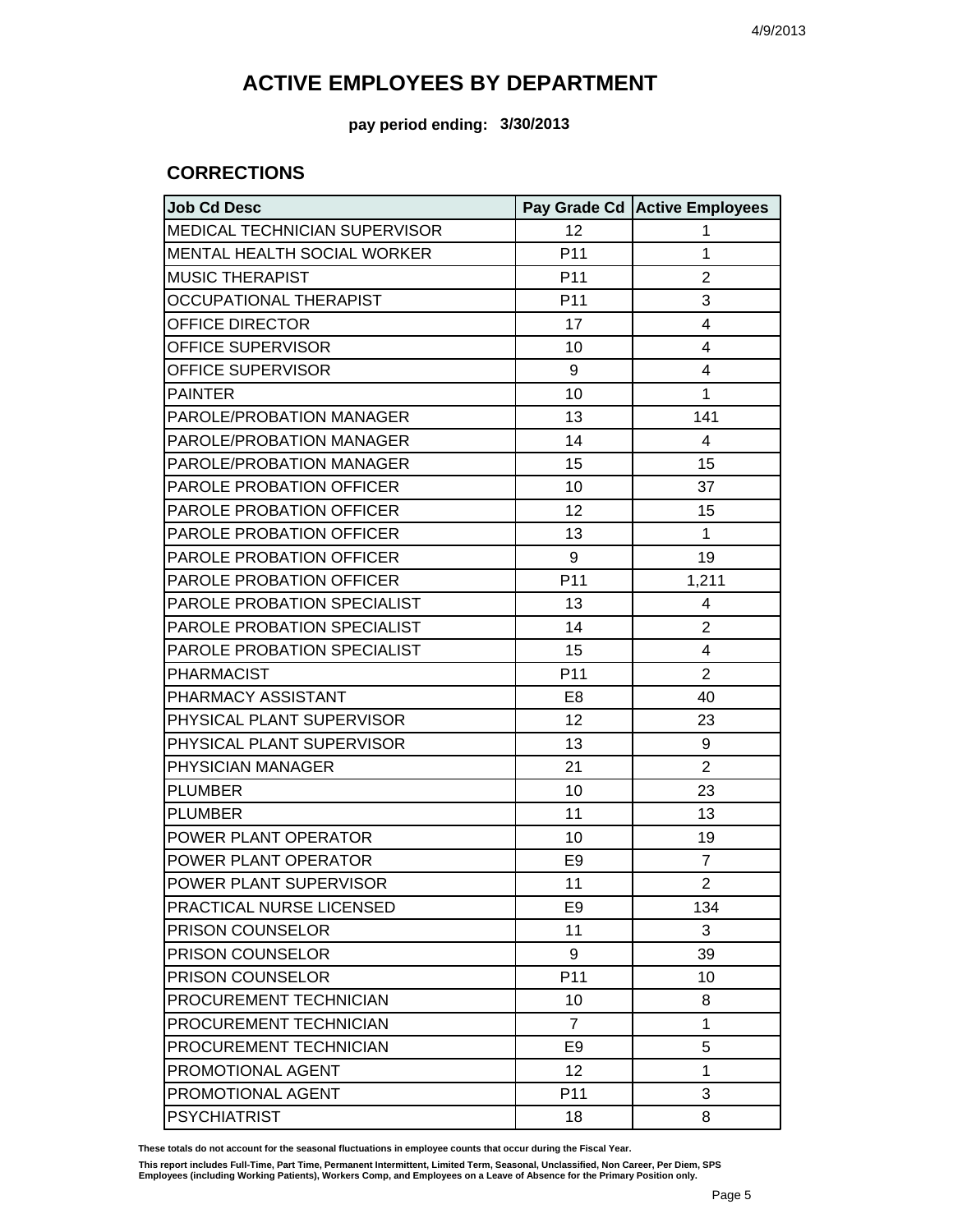**pay period ending: 3/30/2013**

### **CORRECTIONS**

| <b>Job Cd Desc</b>                 |                 | Pay Grade Cd Active Employees |
|------------------------------------|-----------------|-------------------------------|
| <b>PSYCHOLOGIST</b>                | 10              | 4                             |
| <b>PSYCHOLOGIST</b>                | 12              | 11                            |
| <b>PSYCHOLOGIST</b>                | 9               | 6                             |
| <b>PSYCHOLOGIST</b>                | P <sub>11</sub> | 94                            |
| RADIO COMMUNICATION TECHNCN        | 11              | 1                             |
| RECREATIONAL THERAPIST             | 12              | 1                             |
| RECREATIONAL THERAPIST             | P <sub>11</sub> | 12                            |
| <b>REFRIGERATION MECHANIC</b>      | 10              | 5                             |
| REFRIGERATION MECHANIC-LICENSD     | 11              | $\overline{7}$                |
| <b>REGISTERED NURSE</b>            | 12              | 342                           |
| <b>REGISTERED NURSE</b>            | 13              | 6                             |
| <b>REGISTERED NURSE</b>            | N               | 8                             |
| <b>REGISTERED NURSE</b>            | P <sub>11</sub> | 10                            |
| <b>REGISTERED NURSE DIRECTOR</b>   | 17              | 3                             |
| REGISTERED NURSE MANAGER           | 13              | 57                            |
| <b>REGISTERED NURSE MANAGER</b>    | 14              | 1                             |
| <b>REGISTERED NURSE MANAGER</b>    | 15              | 29                            |
| <b>REGISTERED NURSE NON-CAREER</b> | N               | 4                             |
| <b>REGULATION AGENT</b>            | 12              | 1                             |
| <b>RESIDENT CARE AIDE</b>          | 6               | 4                             |
| <b>RESIDENT CARE AIDE</b>          | $\overline{7}$  | 1                             |
| <b>RESIDENT CARE AIDE</b>          | E <sub>8</sub>  | 55                            |
| <b>RESIDENT UNIT MANAGER</b>       | 13              | 60                            |
| RESPIRATORY THERAPY TECHNICIAN     | E10             | 1                             |
| <b>RIGHTS SPECIALIST</b>           | 13              | 1                             |
| <b>SCHOOL PRINCIPAL</b>            | 14              | 10                            |
| <b>SCHOOL PSYCHOLOGIST</b>         | P <sub>11</sub> | 2                             |
| <b>SCHOOL TEACHER</b>              | 11A             | 32                            |
| <b>SCHOOL TEACHER</b>              | 11B             | 44                            |
| <b>SCHOOL TEACHER</b>              | 11 <sub>C</sub> | 6                             |
| SECRETARIAL SUPERVISOR             | 10              | 5                             |
| SECRETARIAL SUPERVISOR             | 11              | 1                             |
| <b>SECRETARY</b>                   | $\overline{7}$  | 6                             |
| <b>SECRETARY</b>                   | 9               | 110                           |
| <b>SECRETARY</b>                   | E <sub>8</sub>  | 145                           |
| SENIOR EXEC MGT ASST               | 11              | 7                             |
| SENIOR EXEC MGT ASST               | 13              | 3                             |
| SENIOR EXEC MGT ASST               | 15              | 1                             |
| SENIOR EXECUTIVE PHY ADM           | 19              | 1                             |

**These totals do not account for the seasonal fluctuations in employee counts that occur during the Fiscal Year.**